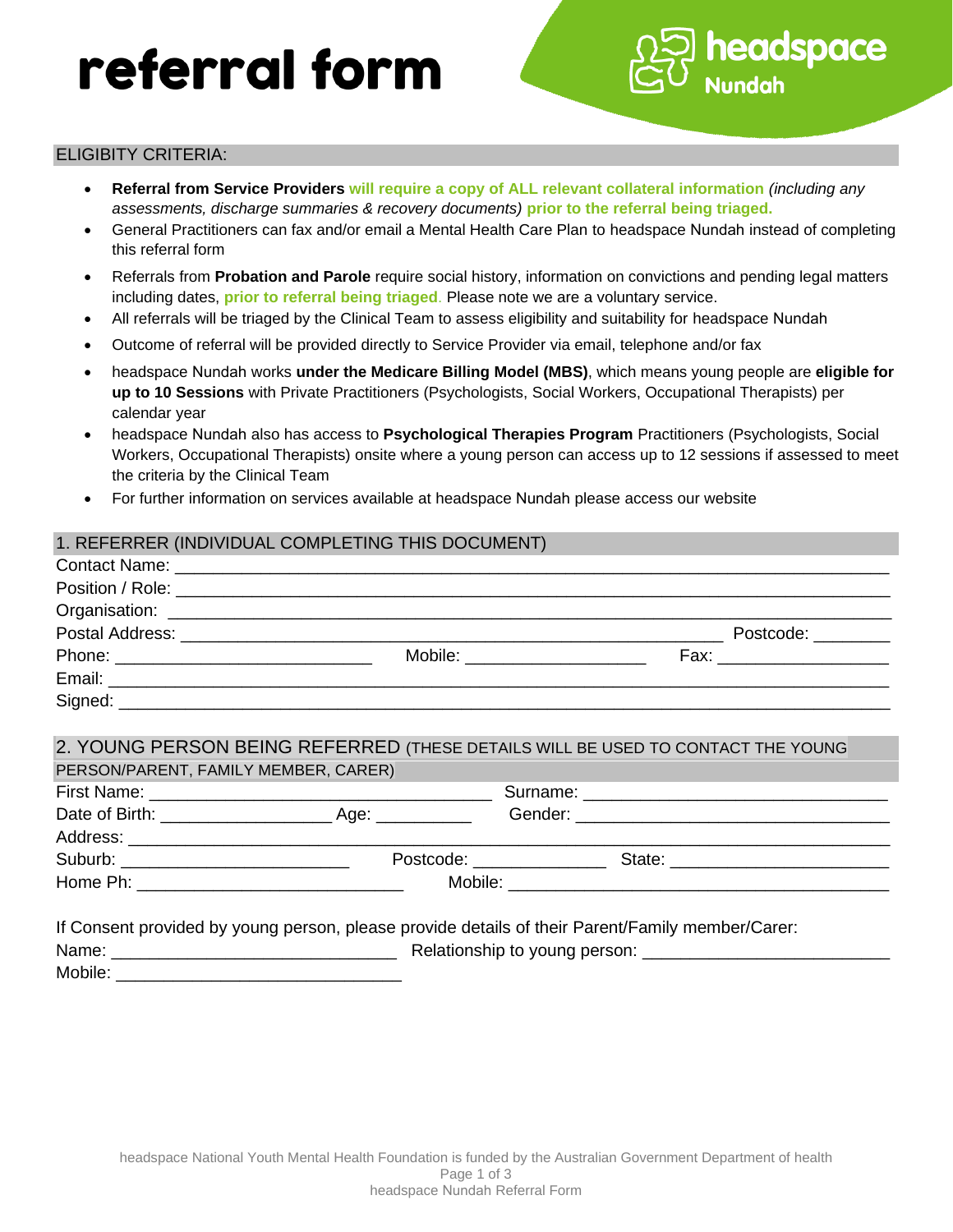# NOTE TO REFERRER

Please provide as much information as possible as it ensures the best quality of care, outcome and if required referral is afforded to the young person being referred.

If the young person is experiencing high levels of distress which may result in harm to themselves or others, please refer them directly to their local Emergency Department as headspace is not a Crisis Service or equipped to manage these types of emergencies.

# 3. REASON FOR REFERRAL

☐Mental Health ☐Physical Health ☐Vocational/Social ☐Alcohol/Other Drugs

 $\Box$ headspace Early Psychosis  $\Box$ Other (please specify):  $\Box$ 

# 4. INFORMATION ABOUT THE YOUNG PERSON

(If Applicable) Risk to self or others (Include self-harm/suicide attempts, violence, threats of violence, vulnerability, child safety orders).

| Date | Presenting issue | <b>Previous Treatment</b> | <b>Current Treatment</b> |
|------|------------------|---------------------------|--------------------------|
|      |                  |                           |                          |
|      |                  |                           |                          |
|      |                  |                           |                          |

#### (If Applicable) Other Agencies/Health Care Providers who are currently involved with the Young Persons Care: (e.g. Government, Non-Government, Psychiatrists, GP's and Community Services)

| Name of Organisation | <b>Contact Person</b> | Address | Phone |
|----------------------|-----------------------|---------|-------|
|                      |                       |         |       |
|                      |                       |         |       |
|                      |                       |         |       |
|                      |                       |         |       |

#### 5. PRESENTING ISSUES  $\Box$ ADHD / ADD ☐ AGGRESSION ☐ ALCOHOL MISUSE ☐ ANXIETY  $\Box$  AUTISM SPECTRUM DISORDER ☐ BODY IMAGE CONCERNS ☐ BULLYING ◯ CONTACT WITH CHILD SAFETY ☐ DEPRESSION ☐ DOMESTIC VIOLENCE ☐ DRUG MISUSE  $\Box$  EATING ISSUES □ EMOTIONAL ABUSE ☐ EMPLOYMENT DIFFICULTIES  $\Box$  FAMILY DIFFICULTIES  $\Box$  FINANCIAL DIFFICULTIES ☐ INTELLECTUAL DISABILITY ☐ OBSESSIVE COMPULSIVE **BEHAVIOURS** ☐ OTHER □ PENDING LEGAL MATTERS ☐ PHYSICAL ABUSE □ PHYSICAL DISABILITY  $\Box$  PRESENTATION TO E.D. ☐ PSYCHOSIS ☐ PTSD / TRAUMA HISTORY  $\Box$  RELATIONSHIP ISSUES □ SCHOOL REFUSAL ☐ SELF-HARM  $\Box$  SEXUAL ABUSE ☐ SOCIAL DIFFICULTIES ☐ STRESS ☐ SUICIDAL

headspace National Youth Mental Health Foundation is funded by the Australian Government Department of Health Page 2 of 3